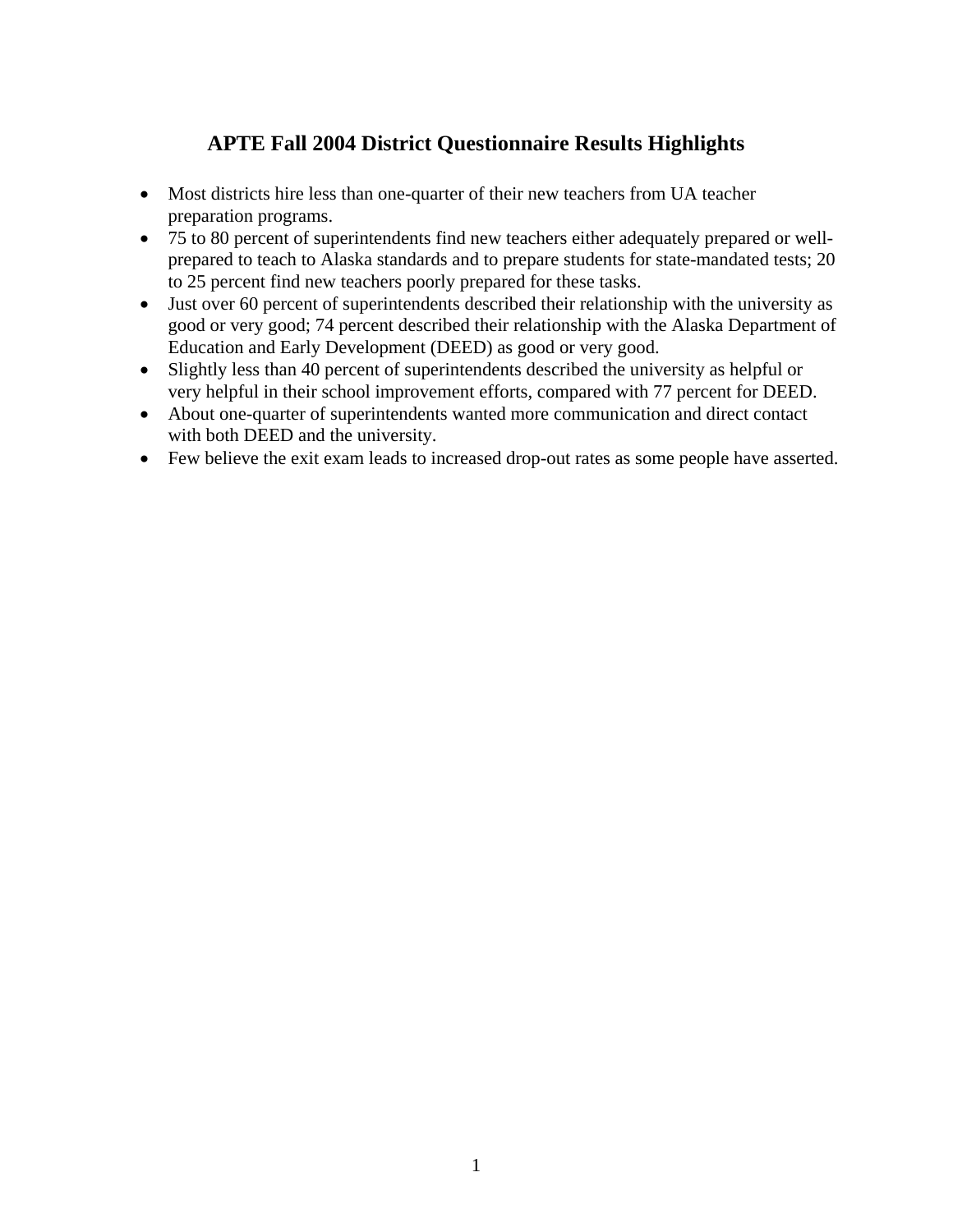## **Alaska Partnership for Teacher Enhancement District Questionnaire Fall 2004–Results Summary**

1. What percent of your newly hired teachers came from University of Alaska teacher- preparation programs?

| None | 1-25 | 26-50 | 51-75% | 76-100% |
|------|------|-------|--------|---------|
| 11%  | 70%  | 9%    | 11%    | 0%      |

2. Which UA campus or program trained most of those teachers?

|            |     |     |     | No Answer/ |
|------------|-----|-----|-----|------------|
| <b>UAA</b> | UAF | UAS | KPC | Don't Know |
| 30%        | 34% | 23% | 2%  | 17%        |

3. How prepared are your newly hired teachers to teach to Alaska Standards?

| Well Prepared | <b>Adequately Prepared</b> | Poorly Prepared |
|---------------|----------------------------|-----------------|
| 13%           | 65%                        | 22%             |

- 4. In what ways should they be better prepared?
	- 14 districts gave responses; some districts cited more than one issue.
	- 7 districts: need to know how to teach to standards.
	- 3 districts: need to know how to teach diverse students.
	- 6 districts: need better training in pedagogical areas including best practices/research based programs, curriculum planning and lesson design (Madeline Hunter model), use of diagnostic tools, integration of technology, and teaching of reading.
	- 2 districts: need more experience (subject matter expertise, classroom)
	- 1 district: instructors of teachers need more recent classroom contact.
- 5. How well do your newly hired teachers prepare students for state mandated tests?

| <u>Well</u> | Adequately | Poorly | Don't Know |
|-------------|------------|--------|------------|
| 30%         | 43%        | 25%    | 2%         |

6. For those who indicated new teachers poorly prepare students for state mandated tests: In what ways do they need improvement?

- 13 districts responded
- 6 districts: inability to teach to state standards
- 5 districts: concerns about diversity: ability to teach low income, LEP, culturally diverse students, those with different learning styles – in general to understand what students' need in order to learn
- 5 districts: need greater skills in instructional planning
- 2 districts: classroom management, discipline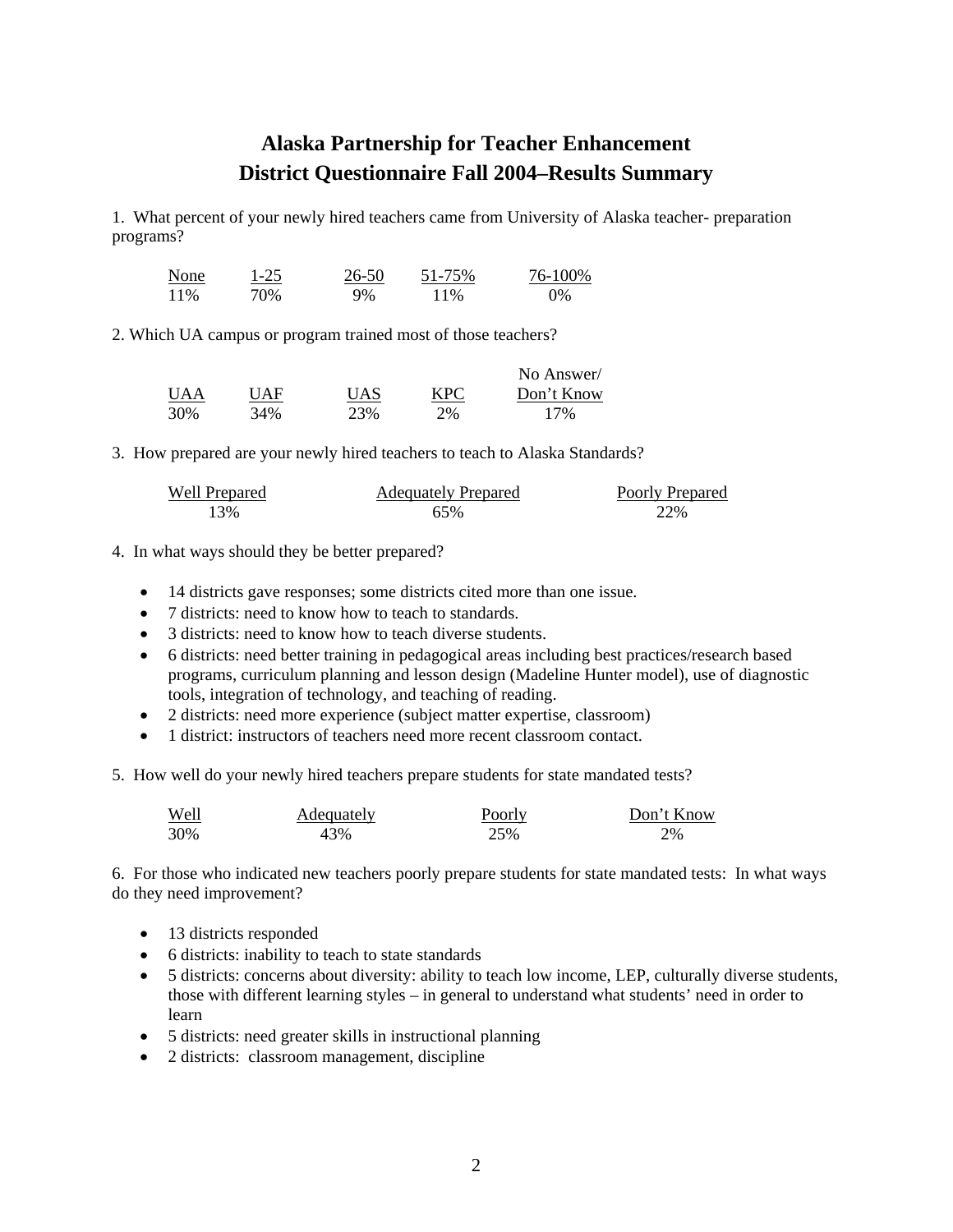7. In general, how responsive is the University to your requests and inquiries?

| Very Responsive | Somewhat Responsive | Not Responsive |
|-----------------|---------------------|----------------|
| 34%             | 55%                 | 11%            |

8. To what extent does the University help in your school improvement efforts?

| Very           | Somewhat | Neither Helpful      | Somewhat         | Very             |
|----------------|----------|----------------------|------------------|------------------|
| <b>Helpful</b> | Helpful  | <u>nor Unhelpful</u> | <u>Unhelpful</u> | <u>Unhelpful</u> |
| 8.5%           | 30%      | 47%                  | 6%               | 8.5%             |

9. Overall, how would you characterize your district's relationship with the University?

| Very |             | Good, with    |             | Nο           |
|------|-------------|---------------|-------------|--------------|
| Good | <u>Good</u> | Reservations* | <u>Poor</u> | Relationship |
| 15%  | 47%         | 28%           | 4%          | 6%           |

\*Reservations were primarily about lack of contact, wanting more collaboration/cooperation. Districts were also concerned that the university is out of touch with rural needs.

10. If there were one change that the University could make that would help your district, what would it be?

- 16 districts asked for better teacher preparation and educational leadership programs including for rural schools
- 12 districts wanted more visibility and collaboration with the university.
- 9 districts suggested streamlining the University's bureaucracy
- 4 requested addressing educator shortages, especially in high-needs fields

11. In general, how responsive is DEED to your requests and inquiries?

| Very Responsive | Somewhat Responsive | Not Responsive |
|-----------------|---------------------|----------------|
| 66%             | 31%                 | 2%             |

12. To what extent does DEED help in your school improvement efforts?

| Very           | Somewhat       | Neither Helpful | Somewhat  | Very      |
|----------------|----------------|-----------------|-----------|-----------|
| <b>Helpful</b> | <u>Helpful</u> | nor Unhelpful   | Unhelpful | Unhelpful |
| 30%            | 47%            | 19%             | 4%        | 0%        |

13. Overall, how would you characterize your district's relationship with DEED?

| Very |      | Good, with    | <b>Needs</b> |
|------|------|---------------|--------------|
| Good | Good | Reservations* | Improvement  |
| 36%  | 38%  | 21\%          | $4\%$        |

\*Reservations were primarily high staff turnover and workloads, and the resulting lack of expertise

14. If there were one change that DEED could make that would help your district, what would it be?

- 13 districts wished DEED were less regulatory and compliance oriented and, instead, provided more support for curriculum and instruction work.
- 12 asked that DEED improve communication or make more onsite visits
- 7 districts were concerned with staff issues: DEED needs more staff, a lower turnover rate, or better-prepared staff with more experience.
- 6 districts asked that DEED streamline processes/reduce paperwork.
- 3 districts asked for improvement in NCLB requirements.